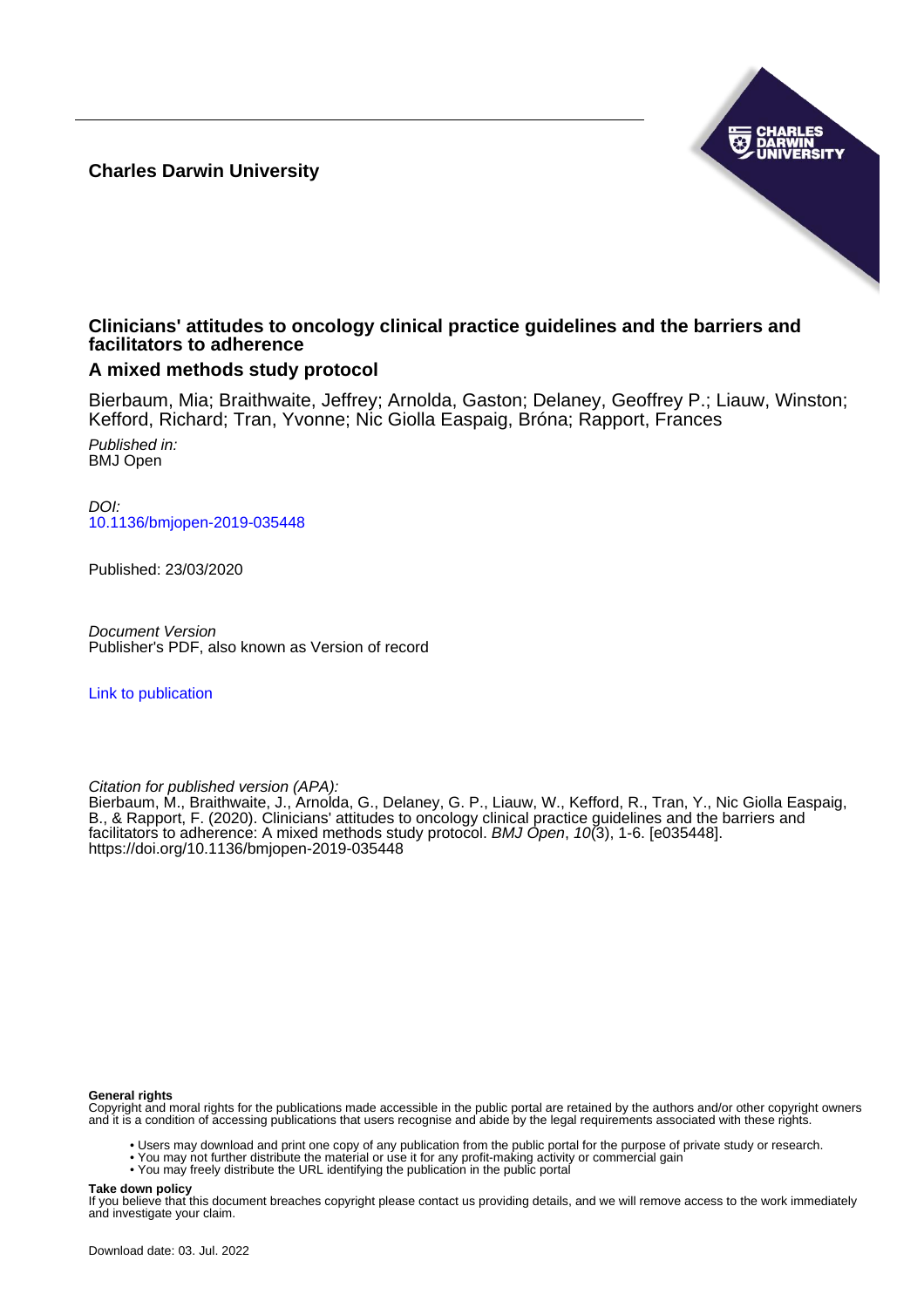# **BMJ Open Clinicians' attitudes to oncology clinical practice guidelines and the barriers and facilitators to adherence: a mixed methods study protocol**

MiaBierbaum  $\bigcirc$ ,<sup>1</sup> Jeffrey Braithwaite  $\bigcirc$ ,<sup>1,2</sup> Gaston Arnolda  $\bigcirc$ ,<sup>1,2</sup> GeoffreyP Delaney  $\bullet$ , <sup>2,3,4</sup> Winston Liauw, <sup>2,5,6</sup> Richard Kefford  $\bullet$ , <sup>2,7,8</sup> YvonneTran  $\bigcirc$ ,<sup>1,2</sup> Bróna Nic Giolla Easpaig  $\bigcirc$ ,<sup>1,2</sup> Frances Rapport  $\bigcirc$ <sup>1</sup>

#### **To cite:** Bierbaum M,

Braithwaite J, Arnolda G, *et al*. Clinicians' attitudes to oncology clinical practice guidelines and the barriers and facilitators to adherence: a mixed methods study protocol. *BMJ Open* 2020;10:e035448. doi:10.1136/ bmjopen-2019-035448

► Prepublication history and additional material for this paper are available online. To view these files, please visit the journal online (http://dx.doi. org/10.1136/bmjopen-2019- 035448).

Received 01 November 2019 Revised 27 January 2020 Accepted 03 March 2020



© Author(s) (or their employer(s)) 2020. Re-use permitted under CC BY-NC. No commercial re-use. See rights and permissions. Published by BMJ.

For numbered affiliations see end of article.

Correspondence to

Mia Bierbaum; mia.bierbaum@hdr.mq.edu.au

#### **ABSTRACT**

Introduction Clinical practice quidelines (CPGs) are designed to reduce inappropriate clinical variation and improve the quality of care. Barriers to CPGs include a lack of awareness of CPGs, access to them, time pressures and concerns regarding the evidence underpinning CPG development, implementation and dissemination. The objectives of this study are to assess clinicians' attitudes to CPGs for cancer treatment and the perceived barriers to and facilitators of CPG adherence in order to inform the implementation of cancer treatment CPGs.

Methods and analysis A mixed methods study will be conducted using a three-phase, sequential design, with each phase informing the next. In phase 1, a qualitative study using recorded interviews will investigate clinicians' attitudes to CPGs for cancer treatment and perceptions of barriers and facilitators to CPG adherence (n=30); interview transcripts will be analysed thematically. In phase 2, a survey will quantify the frequency of attitudes, barriers and facilitators identified in phase 1, in a broader clinical sample (n=200). In phase 3, a workshop forum will be held to facilitate discussions examining the implications of phase 1 and 2 findings for cancer CPG implementation strategies (n=40) leading to recommendations for improvements to practice. The workshop discussion will be recorded, and the transcript will be analysed thematically. Ethics and dissemination This study has received ethics approval in New South Wales, Australia (2019/ETH11722, #52019568810127). Study findings will be published in peer-reviewed journals and will form part of a doctoral thesis and be presented at national and international conferences.

#### **INTRODUCTION**

The burden of cancer is substantial in Australia with 141538 new diagnoses of cancer and 48840 cancer-related deaths in  $2018$  $2018$  $2018$ ,<sup>1</sup> similar to the rates observed in North America and Europe.<sup>2</sup> Clinical practice guidelines (CPGs) are promulgated to reduce inappropriate clinical variation and expedite the embedding of evidence-based practice into routine care, improving the

#### Strengths and limitations of this study

- ► This study will identify clinicians' attitudes towards cancer clinical practice guidelines (CPGs), and their perceived barriers and facilitators to CPG adherence, in Australia.
- ► Associations between attitudes towards CPGs and clinician characteristics will be analysed to inform targeted CPG dissemination and implementation strategies.
- ► Key stakeholders will be engaged during the conference workshop to validate initial study findings and to further refine recommendations for future cancer CPG implementation strategies.
- ► This study only includes clinicians working in Australia, and therefore findings may not be applicable elsewhere.
- ► Clinician self-selection bias may also influence findings. We will assess potential for bias by comparing differences between hospital-recruited clinicians completing the survey and the broader sample, such as age, if they are found to be important determinants of attitudes.

quality of care provided to patients.<sup>[3](#page-6-2)</sup> There is evidence that some CPG-adherent cancer treatments are associated with higher survival rates, compared with CPG non-adherent treatment.<sup>[4–8](#page-6-3)</sup> For example, in a South Australian study, stage C colon cancer patients who received CPG adherent treatment between 2000 and 2010 were found to have a higher 5-year survival (71.2%) than those who did not  $(53.2\%)$  $(53.2\%)$  $(53.2\%)$ , although selection bias can be a limitation in these types of studies if comorbidity is not controlled for.

CPG-adherent care has been found to be low for some cancer treatments, in both Australia and other countries.<sup>5 6 9–14</sup> While CPG adherence is often used as a measure of quality of care, a lack of CPG adherence may not necessarily represent suboptimal care if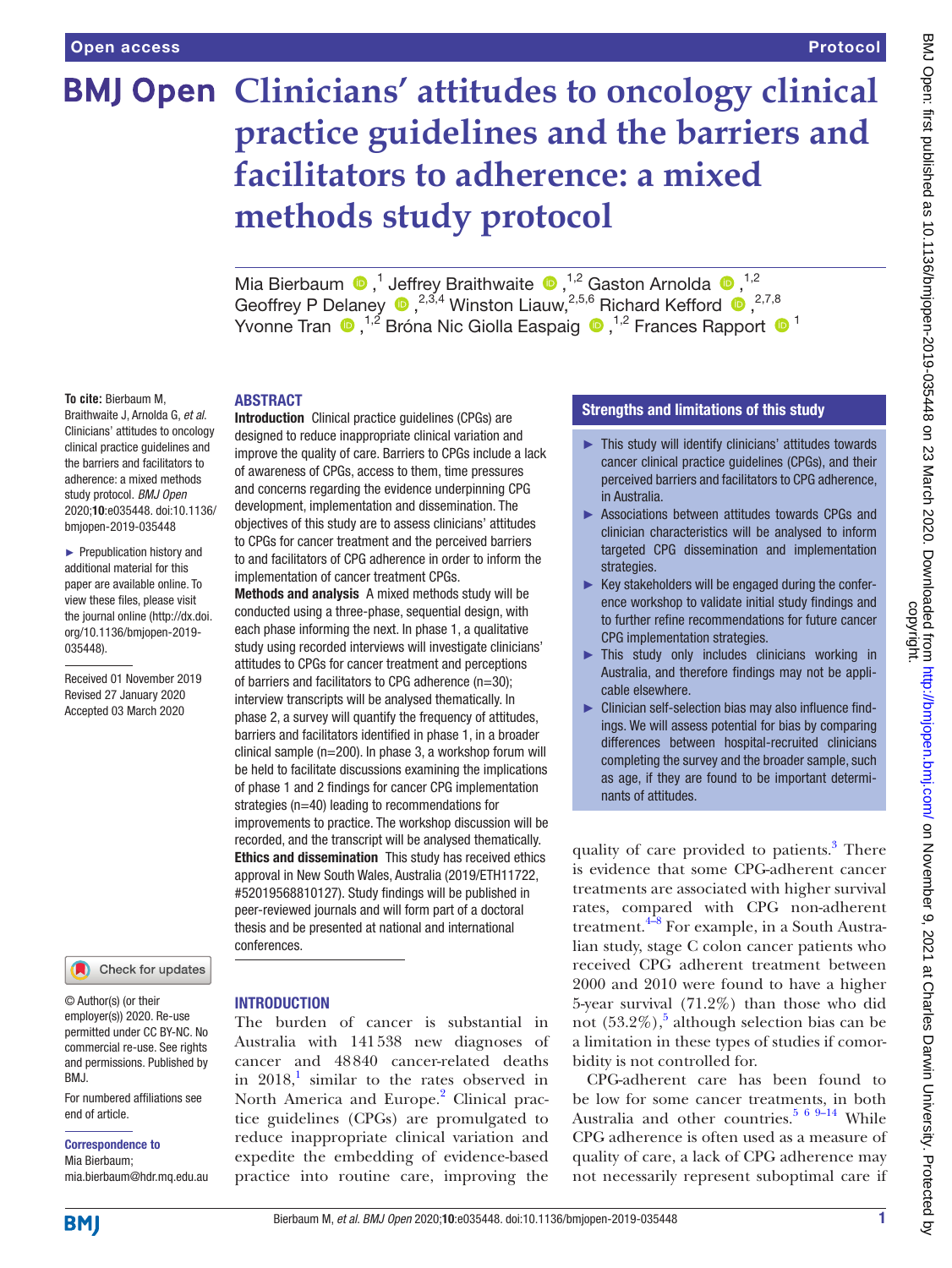there is reasonable justification for variation from CPG recommendations[.4](#page-6-3)

Known barriers to CPG adherence include: a lack of clinician awareness of, and familiarity with, CPGs; low outcome expectancy of CPGs; accessibility to them; clinical time pressures; and limited resources to implement the recommendations.<sup>3</sup> In addition to individual clinician barriers, organisational, structural and communica-tion barriers may also limit CPG adherence.<sup>[15](#page-6-5)</sup>

Implementation strategies targeting context-specific barriers and using facilitators of CPG adherence are more likely to be effective.<sup>16</sup> Education, use of reminders and the provision of print material regarding  $CPGs$ ,<sup>17</sup> along with dissemination of implementation tools to promote CPG uptake, $^{18}$  and the use of local opinion leaders<sup>[19](#page-6-9)</sup> are commonly used implementation strategies, with multifaceted interventions using such strategies achieving greater behaviour change in guideline adherence.<sup>[20 21](#page-6-10)</sup> The development and dissemination of quality CPGs are important factors in CPG adherence; however, the implementation and uptake of CPGs is a multifactorial and complex process that remains an ongoing challenge.<sup>17</sup> Consideration of context-specific barriers as well as the plethora of behaviour change frameworks need to be considered when developing implementation interventions to increase CPG adherence.<sup>22</sup>

While the literature on implementation of CPGs in general is substantive, the knowledge regarding barriers and facilitators specific to oncology CPG adherence is minimal. There is also limited research on clinicians' views of CPGs for cancer treatment in Australia, while the rates of adherence to cancer treatment CPGs in Australia continue to vary. The primary objective of this study is to assess clinicians' attitudes towards cancer treatment CPGs in Australia and to clarify perceived barriers and facilitators to CPG adherence, including individual clinician, environmental and organisational factors. The findings from this study will inform recommendations for future CPG implementation strategies, with the aim of improving the translation of high-quality clinical evidence into practice.

## Methods and analysis Overall study design

This three-phase, sequential, mixed methods study<sup>23</sup> using interviews, followed by a survey and a workshop, will involve integration at the design stage, with the results of each study phase informing the data collection and analysis in proceeding phases (see [figure](#page-2-0) 1). The study is planned to be conducted between November 2019 and December 2021. Phase 1 of this multisite study will be conducted across seven hospitals in New South Wales (NSW), Australia, including six public and one private hospital. Phases 2 and 3 will involve the recruitment of clinicians from around Australia via survey promotion through hospitals, medical associations and conference attendance. Research will be conducted primarily by a



<span id="page-2-0"></span>Figure 1 Study sample size diagram.

trained researcher (MB) who has experience conducting qualitative and quantitative research who has no previous relationship with the participants.

#### Phase 1: a qualitative study based on individual interviews

Semistructured interviews with clinicians who meet the eligibility criteria [\(box](#page-3-0) 1) will provide in-depth, rich data about clinicians' attitudes to CPGs and their perceptions of barriers and facilitators to CPG adherence. The interview findings will inform the development of a survey in phase 2 and workshop discussion topics in phase 3.

The interview topic guide (see [online supplementary](https://dx.doi.org/10.1136/bmjopen-2019-035448)  [appendix 1](https://dx.doi.org/10.1136/bmjopen-2019-035448)) will be pilot tested with 2–3 clinicians. If no amendment is necessary, pilot data will be included with the main dataset.

Interviews of approximately 30min duration will be conducted by the lead researcher (MB), either face to face, in clinician's offices or via the telephone, or teleconference, according to participant preference. All interviews will be audio recorded and transcribed verbatim, and transcripts will be deidentified. Participants who commence an interview will be offered a gift voucher, as a token of appreciation for study participation. A summary of the results will be sent to participants for 'member-checking', verification and confirmation of researcher interpretation of key issues and thematic understanding.<sup>16 24</sup> Clinician feedback will be returned to the research team and incorporated into the data analysis. $\frac{1624}{16}$ 

## Phase 2: a cross-sectional study based on surveys

The survey will build on the interview findings to quantify the frequency of clinician attitudes towards cancer CPGs and perceived barriers and facilitators to CPG adherence and to assess variation according to clinician characteristics, while informing discussion topics for the phase three workshop.

Open-ended and closed multiple choice survey questions will be based on the findings from phase 1, further informed by the published literature and discussions with expert clinicians and a methodologist working in the fields of oncology and oncology CPG development.[25 26](#page-6-13) Demographic questions regarding the clinicians' age, state and/or local health district in which they practice in, medical specialty, professional title and length of time

a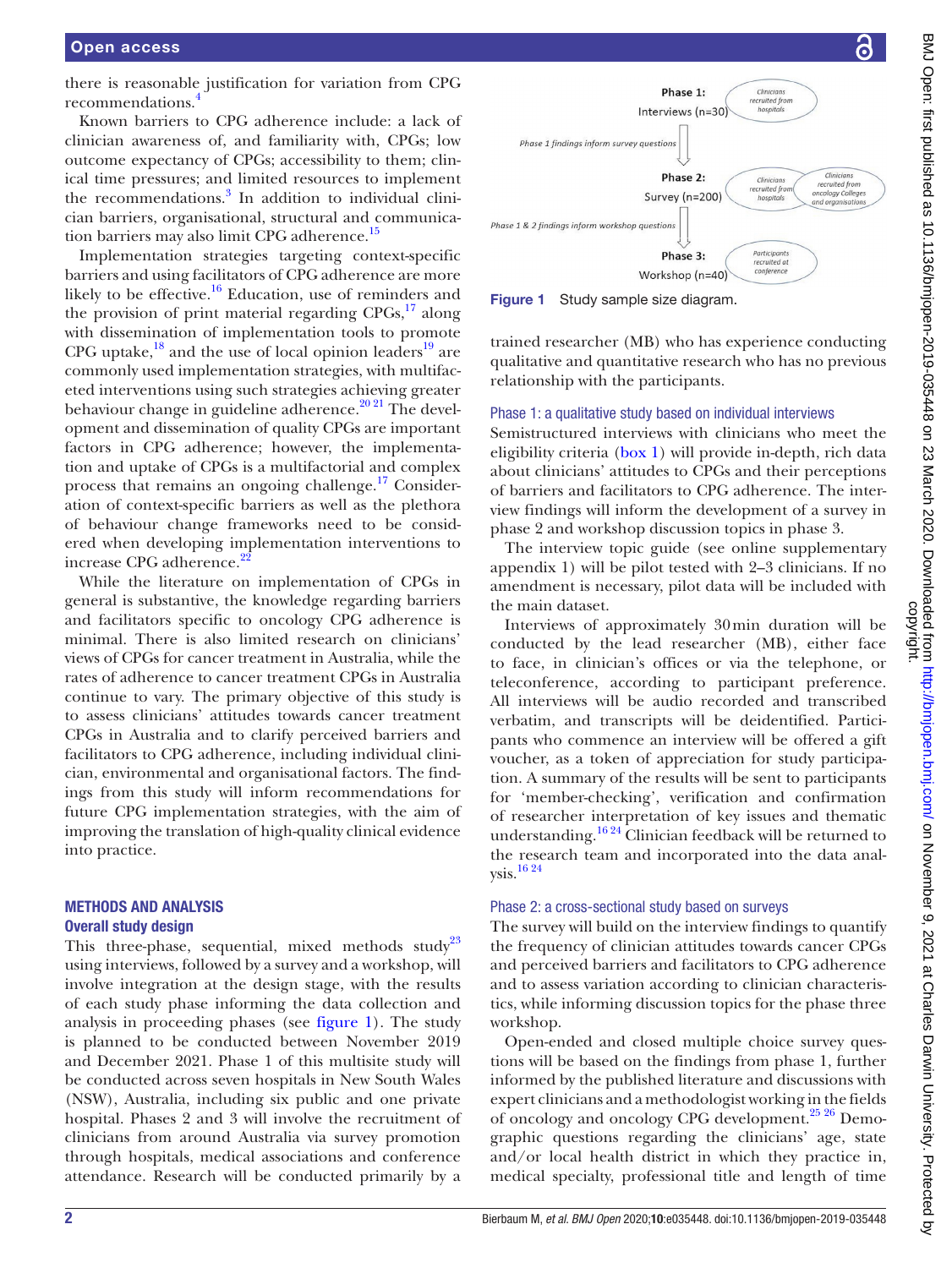excluded.

Box 1 Inclusion and exclusion criteria

## <span id="page-3-0"></span>To be eligible for inclusion, participants must be: A. A medical clinician (eg, medical oncologist, radiation oncologist, surgeon, haematologist, urologist and lung physician, etc) or trainee/registrar completing oncology training, who currently treats patients with a cancer diagnosis, in Australia (phases 1 and 2). B. An attendee at the Centre for Research Excellence in Implementation Science in Oncology conference (eg, a clinician, policy maker or consumer) (phase 3). C. Willing to provide written informed consent (all phases). D. Willing to participate in the study (all phases). E. Willing and able to complete the interview and survey in English (all phases). Exclusion criteria: Individuals who do not meet the inclusion criteria (such as clinicians who work in medical fields other than oncology, non-clinical oncology services or research) will be excluded from phase 1 and 2. Conference participants who are not willing to participate in phase three will be

since graduation as a specialist, will be included in the survey. Survey questions will be pilot tested with a small sample of 2–3 clinicians to ensure they are appropriate and acceptable. If survey questions are amended, ethics approval will be sought. If no amendment is made, pilot survey data will be combined with the main dataset.

The survey will take approximately 10minutes to complete and will be available in hardcopy format, or online, or over the phone. The questions asked in the different survey formats will be identical, regardless of whether the survey is conducted online, using the Qualtrics (2019) survey tool, in hard copy, or over the phone. The hardcopy version will be a printed version of the online version, with participant answers uploaded into the online Qualtrics (2019) survey tool data base by the researcher (MB). The telephone format of the survey will involve the researcher reading the hardcopy questions over the phone and inputting the participants' answers into the electronic database, verbatim. Data will be downloaded from Qualtrics (2019) and managed in Microsoft Excel (2020). Participants will be offered the chance to win a gift card or a donation to a charity of their choice, which have been shown to be effective incentive strategies for oncology clinician recruitment.<sup>[27](#page-6-14)</sup>

#### Phase 3: a qualitative study based on workshop group discussions

The workshop will present the results from phases 1 and 2 as a basis for consultation and discussion with key stakeholders working in oncology across the Australian healthcare system. This discussion will critique the findings from phase 1 and 2, validating the findings against participants' experiences and considering whether proposed implementation strategies resulting from phase 1 and 2 findings are feasible and acceptable. The workshop will also elicit additional strategies to overcome identified barriers to CPG adherence and improve cancer CPG implementation.

Workshop discussions will take place in the style of a forum, a facilitated data capture event, during a planned conference convened by the Centre for Research Excellence in Implementation Science in Oncology conference (CREISO). Conference attendees will include policy makers, consumers, researchers and clinicians. Discussions will be facilitated by a team of researchers (MB, FR, JB, GA, YT, BNGE), will take approximately 1hour and will be audio recorded and transcribed verbatim.

## Recruitment and sample size

#### Phase 1: interviews

Purposive and snowball sampling methods will be used to recruit eligible participants (see [box](#page-3-0) 1) for the interviews. Key contacts from participating hospitals will be approached by study researchers to invite eligible clinicians and registrars (junior medical officers who are undergoing specialist training) to participate in interviews. Study promotion by key contacts will occur via email, flyers, staff meetings or alternative staff communication methods. Invited clinicians and registrars will be asked to contact the study team for more information, and clinicians will be encouraged to promote the study to colleagues (snowball sampling).<sup>[28](#page-6-15)</sup> This indirect recruitment will minimise the potential for coercion. Purposive sampling will be used to ensure a range of clinicians are interviewed, $29$  with varying seniority (registrars and specialists) and disciplines (medical oncologists, radiation oncologist, surgeons and so on). If these methods are not successful in recruiting the target sample size and mix of clinicians, the researchers will attend staff meetings within the hospitals to promote the study. Clinicians will be able to approach the researchers for more information or arrange to be interviewed. All interviews will be conducted by the lead researcher (MB). All participants will complete a consent form prior to data collection (see [online supplementary appendix 2](https://dx.doi.org/10.1136/bmjopen-2019-035448)). At the end of each phase one interview, participants will be invited to enrol in phase 2.

It is expected that up to 30 clinicians from the participating hospitals will be interviewed, and interview transcripts will be analysed, with continuing recruitment until thematic data saturation is achieved<sup>29</sup> ([figure](#page-2-0) 1). This sample size is in line with previous qualitative research on CPG adherence.<sup>30</sup> Data saturation is defined as the point in data collection and iterative analysis when no new themes or concepts come to light.<sup>31</sup>

## Phase 2: surveys

Key contacts at participating hospitals will be asked to invite all eligible clinicians [\(box](#page-3-0) 1) from participating hospitals to complete the survey, indicating that a hardcopy survey will be posted to clinicians. Invitations will be sent by email, letter or other preferred staff communication methods and will include an electronic link to the survey and the option to complete the survey over the phone or by hard copy. The link to the online survey will include the participant information sheet, and the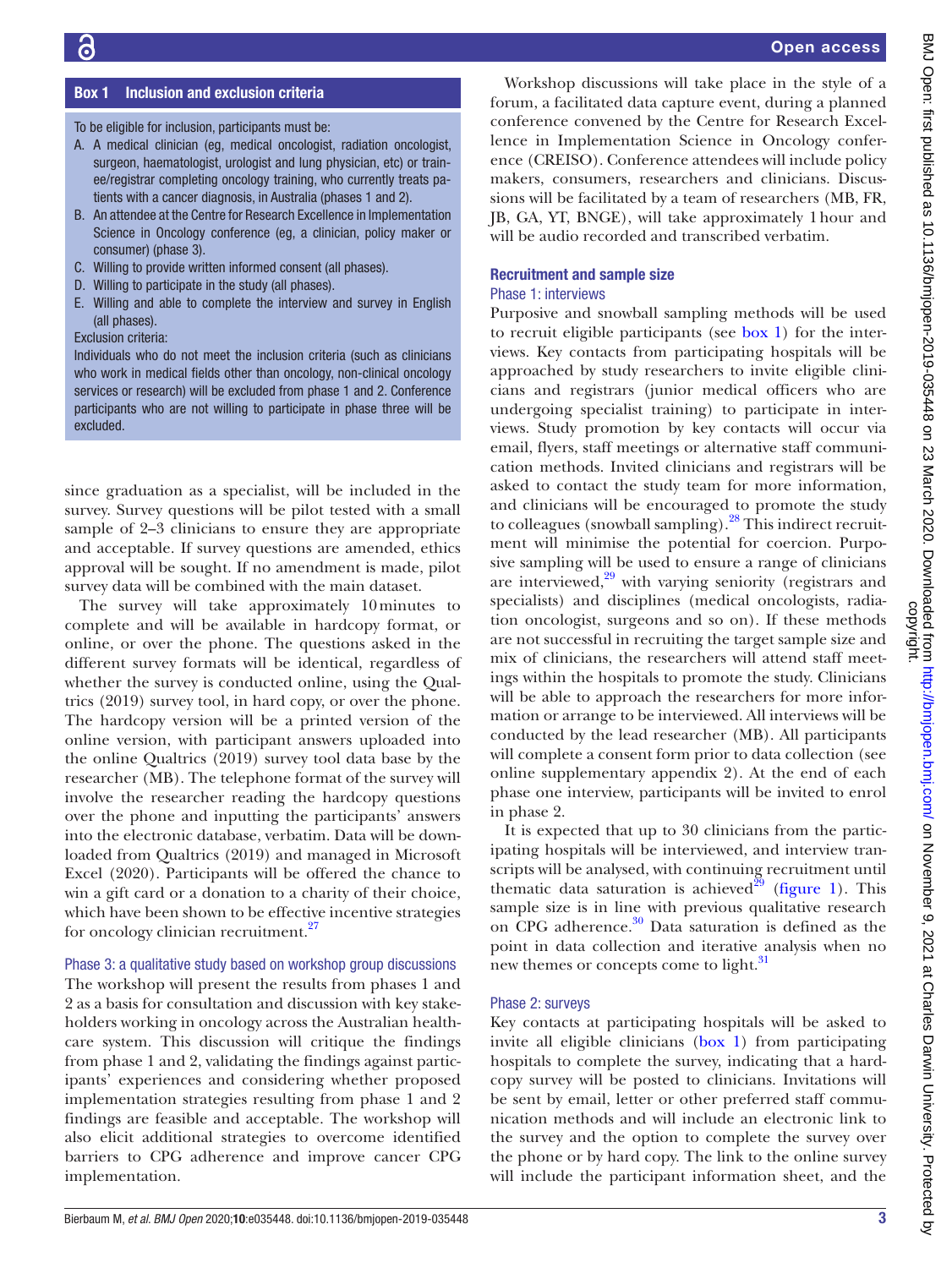#### Open access

consent form will be required to be completed electronically before the survey begins. The surveys will not be linked to the consent forms, thus remaining anonymous. Researchers may also promote the survey during staff meetings. Participants will self-select to participate in the study, by choosing to complete and return the hard copy survey or by completing the online survey.

The research team will track which clinicians complete the online survey from completed online consent forms. A follow-up hard copy of the survey will be sent by the research team to the remaining eligible clinicians at participating hospitals, following the invitation, to prompt completion on the survey, along with a participant information sheet and consent form and a reply-paid envelope. Clinicians' work postal addresses will be extracted from the publicly available Cancer Institute of New South Wales CanRefer website.<sup>32</sup> CanRefer contains a list of practicing oncology clinicians in NSW, with details about the multidisciplinary teams to which clinicians belong and the hospitals at which they practice. Clinicians may also elect to complete the survey over the phone with a researcher. On receipt of hardcopy surveys, or telephonebased surveys, data will be entered into the Qualtrics (2019) online survey tool database by researchers.

The study is seeking to estimate the frequency of barriers to and facilitators of cancer treatment CPG adherence (of unknown percentage, anywhere from 20% to 90%) and attitudes towards CPGs (where the literature indicates that 80%–90% of clinicians are in agreeance with statements about attitudes towards  $CPGs$ ).<sup>33 34</sup> The sample size was calculated using the Australian Bureau of Statistics sample size calculator, $35$  targeting a confidence level of 0.95 and an estimated proportion of positive attitudes towards CPGs of 85%, calculating a sample size of n=196. Given the expected response rate of 32%, based on a similar study surveying medical oncologists, $36$  approximately 500 clinicians will be invited to complete the survey. All eligible clinicians at the seven participating hospital sites will be invited to complete the survey, targeting similar numbers from each discipline, for example, surgeons, medical oncologists and radiation oncologists. This estimated number of clinicians was identified in an analysis of data on the CINSW CanRefer website.<sup>32</sup> Additionally, clinicians who are members of professional oncology organisations will be invited to complete the survey, targeting a total of 200 responses. Clinical oncology colleges and professional organisations will also be approached and asked to promote the study to their members via a range of communication platforms (eg, email, websites, social media and newsletters), with a link to the electronic survey. Members of these organisations will be offered the option of completing a phonebased survey, or a hardcopy survey, and will be encouraged to share the survey invitation with eligible colleagues.

The study is seeking to estimate the frequency of barriers and facilitators to cancer treatment CPG adherence (unknown percentage) and attitudes to cancer CPGs. The literature indicates that 80%–90% of clinicians

agree with statements regarding attitudes towards CPGs that have been used to study clinician attitudes to general CPGs[.33 34](#page-6-20) If 200 clinicians are successfully recruited, the estimated precision will result in a CI of ±6.9% regarding clinician attitudes towards cancer CPGs, if 50% agree, with the CI narrowing as the agreement moves towards 0% or 100%.

#### Phase 3: workshop

Expert stakeholder attendees at the CREISO conference will be invited to participate in the study workshop via a flyer, which will be displayed at the conference venue, by the research team, on the day of the conference workshop.

Approximately 40 conference attendees are expected to participate in a lunchtime workshop for dissemination of study findings and recommendations, and discussion about the implications for CPG implementation. This sample size is in line with previous workshop-based research looking at clinician attitudes towards chemotherapy.<sup>37</sup> All workshop participants will be required to complete a consent form prior to the workshop discussion beginning.

#### Data analysis plan

#### Qualitative data

All interviews and the workshop discussion will be audiorecorded, transcribed verbatim and analysed using thematic analysis $38$  by the primary researcher (MB). Phase 1 interview data will be analysed iteratively, with earlier interviews informing the delivery and analysis of proceeding interviews, ensuring interview questions and their delivery can be refined if necessary, over time. An initial coding framework will be constructed in line with the main aims, and refined as themes emerge. The framework will be reviewed and finalised by qualitative research members of the team, and once finalised, the primary researcher will finalise coding interview transcripts using NVivo 12.0 software (QSR). A second researcher will validate a 20% random sample of coded transcripts to ensure trustworthiness of working methods, and a thematic framework will be finalised through team consensus group working methods. Results from the interviews will also inform the content of the phase 2 survey. Qualitative data from the open-ended questions in the survey, which will elicit rich information from participants, $39$  will be collated and analysed using thematic analysis,<sup>38</sup> creating a coding framework guide, and using NVivo to code.

Multiple coding and data triangulation techniques will be used to enhance the rigour of the qualitative data analysis (see online supplementary appendix  $3$ ).<sup>40</sup> Multiple coding involves multiple qualitative data analysts working in close collaboration to code the same sample of interview transcripts, to support the development and corroboration of a thematic framework and to agree on coding terminology.<sup>[16 24](#page-6-6)</sup> Triangulation of data findings will also be conducted when survey and workshop findings are compared with interview findings to identify similarities and differences between datasets.[16 24](#page-6-6) Member checking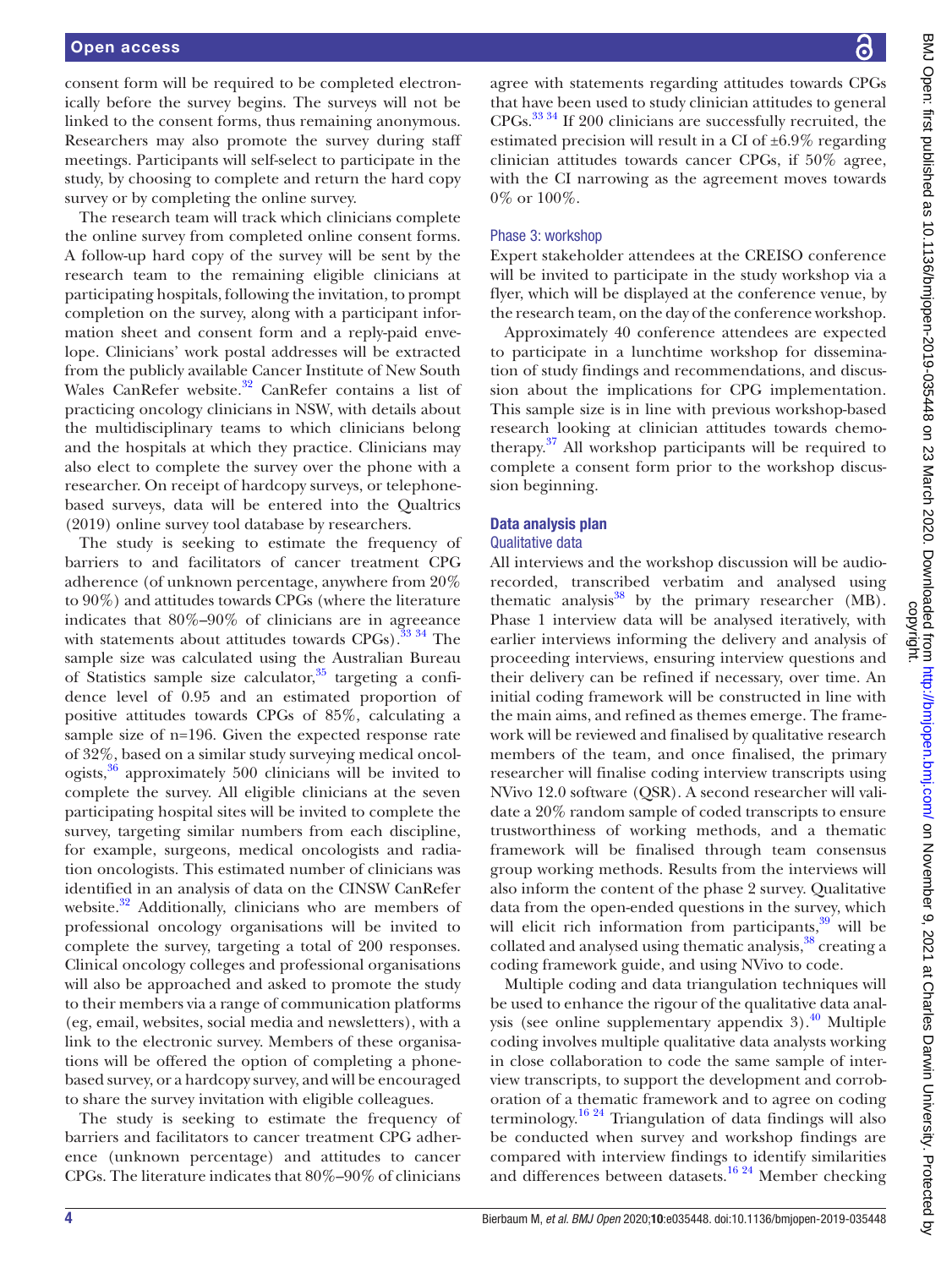of phase 1 data will enhance data credibility, whereby findings from interviews will be summarised and returned to interview participants for checking, consideration or amendment, as required. These member checks will be returned to the research team with new or redefined data incorporated into the analysis process[.16 24](#page-6-6)

## Quantitative data

Demographic characteristics of survey participants will be analysed using SPSS V.23.0, as well as the proportion of clinicians identifying positive or negative attitudes towards CPGs, and barriers and facilitators to cancer CPG adherence. A secondary analysis of the survey data will examine how attitudes towards cancer CPGs and perceived barriers to and facilitators of CPG adherence vary with clinician characteristics using logistic regression.<sup>41</sup>

The hospital-based survey sample will allow for intensive recruitment within a limited geography, reducing the risk of self-selection bias while being restricted to a maximum number of potential respondents. The broader sampling strategy recruiting clinicians from clinical oncology organisations will increase the sample size of the survey. However, with less intensive recruitment, there is a potential for self-selection bias motivated by attitudes to CPG use. The results from the clinicians at participating hospital sites will therefore be compared against results from clinicians recruited through the oncology colleges and organisations. If the two groups are similar in clinician characteristics and attitudes, they can be aggregated to increase the precision of the final estimate of positive and negative attitudes and the frequency of identification of specific barriers and facilitators; if the two groups appear to be different (using a two-sided p value of 0.05), they will be analysed and interpreted separately, resulting in wider CIs.

The study findings will reveal how cancer treatment CPGs are perceived by clinicians, including perceived barriers and facilitators to cancer CPG adherence. The study will also explore whether there are relationships between attitudes towards cancer CPGs and barriers and facilitators to CPG adherence, and clinician characteristics. The study findings will inform future cancer treatment CPG implementation strategies and highlight ways to meet clinicians' needs and preferences regarding cancer CPGs. Enhanced implementation may lead to increased CPG adherence, which has been found to be associated with improved patient survival, in some cancers. [4–6](#page-6-3)

No patients were involved in the design of this study.

#### Ethics and dissemination

#### Ethics statement

This study has received approval from a NSW-based local health district HREC (2019/ETH11722) and from Macquarie University HREC (52019568810127), as well as governance approval from seven hospital sites. No published data will identify clinicians, and confidentiality will be upheld throughout. All study documentation will be stored securely for 5years after publication of results, and only research team members (MB, FR, JB, GA, YT and BNGE) will have access to the data. Participants will be provided with a detailed summary of the study, including researcher, and ethics committee contact details. Participants will be required to read the participant information sheet and to sign the consent form before any data are collected and will be reminded that participation is voluntary and that they have the right to decline or withdraw participation at any time without repercussion.

No harm or adverse events are anticipated during the interviews, surveys or workshop, and it is unlikely that these discussions could cause distress. However, should any participant express distress as a result of the study, data capture will be paused immediately, and the necessary support will be offered.

#### **Dissemination**

Anonymised study results will be disseminated through a doctoral thesis (MB), an executive summary of study findings for participants, published manuscripts in peerreviewed academic journals or book chapters, presentations or abstracts presented at conferences, along with presentations to consumers and in teaching material.

#### Author affiliations

<sup>1</sup>Australian Institute of Health Innovation, Macquarie University, Sydney, New South Wales, Australia

<sup>2</sup> Centre for Research Excellence in Implementation Science in Oncology, Australian Institute of Health Innovation, Macquarie University, Sydney, New South Wales, Australia

<sup>3</sup> Liverpool Cancer Therapy Centre, Liverpool, New South Wales, Australia

4 University of New South Wales South Western Sydney Clinical School, Liverpool, New South Wales, Australia

<sup>5</sup> Translational Cancer Research Network, Lowy Cancer Research Centre, University of New South Wales, Sydney, New South Wales, Australia

<sup>6</sup> Cancer Services, South Eastern Sydney Local Health District, Kogarah, New South Wales, Australia

<sup>7</sup>Department of Clinical Medicine, Macquarie University, Sydney, New South Wales, Australia

8 Melanoma Institute Australia, North Sydney, New South Wales, Australia

Twitter Mia Bierbaum [@Mia\\_R\\_Bierbaum](https://twitter.com/Mia_R_Bierbaum)

Acknowledgements The authors would like to thank Ms Pei Ting for providing statistical advice.

Contributors MB conceptualised and designed the study, wrote the manuscript and critically reviewed the protocol. FR, JB, GA, YT and BNGE contributed to the conceptualisation of the research study design, critically evaluated the study protocol, provided guidance to refine the methods and data analysis plan and provided feedback on the manuscript. GPD, WL and RK provided clinical expertise, reviewed the study design and contributed to the revisions of the manuscript. All authors reviewed and approved the final manuscript.

Funding MB is supported by an Australian government Research Training Program Scholarship stipend associated with the Australian Institute of Health Innovation, Macquarie University (ID:9100002).

Competing interests None declared.

Patient and public involvement Patients and/or the public were not involved in the design, or conduct, or reporting, or dissemination plans of this research.

Patient consent for publication Not required.

Provenance and peer review Not commissioned; externally peer reviewed.

Open access This is an open access article distributed in accordance with the Creative Commons Attribution Non Commercial (CC BY-NC 4.0) license, which